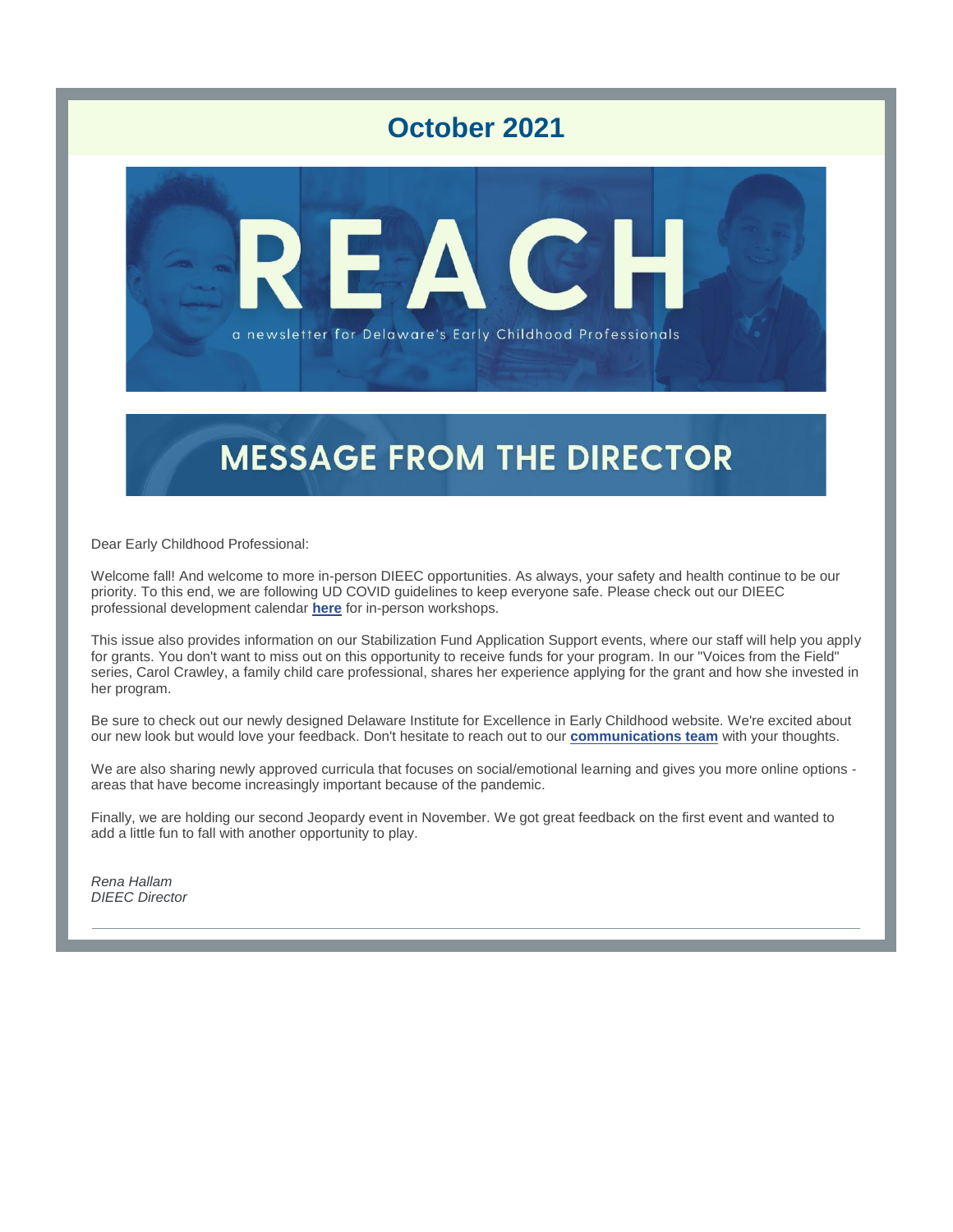

## **Voices from the Field The Stabilization Fund: A Provider's Perspective**

*"I hope my experience with the Stabilization Fund is helpful to others."*

> *Carol Crawley Family Child Care Professional*

Carol Crawley received a grant from the Stabilization Fund and shares her experience from start to finish, including details on applying and how she invested in her program. She offers helpful tips from working with contractors to accounting for her investments.

"I hope my experience with the Stabilization Fund is helpful to others."

> Carol Crawley Family Child Care Professional

Carol Crawley received a sub-grant from the Stabilization Fund and shares her experience from start to finish, including details on applying and how she invested in her program. She offers helpful tips from dealing with contractors to accounting for her investments.

*What was your experience with the application process?*

"I was fortunate to have a very helpful Stabilization Fund technical assistant (TA) who walked me through the application process. It only took a couple of hours total for the actual process. I had to call my TA several times with questions, but she happily responded. Also, as a tip, I had written estimates from various companies on hand to upload. My application went through without a single glitch. Within days of my acceptance email, the funds were deposited into my account."

*How have you used (or plan to use) the funds you received through the Stabilization Fund to sustain your program?*



Have you applied for the Stabilization Fund subgrants? There's still time and we can help!

We don't want you to miss out on sub-grants for your program through the Stabilization Fund, so we're holding in-person application support events statewide.

Our team members will be there to support applicants through the entire application process, from start to finish. You can check it off of your list in 15 minutes or less.

It's quick and easy!

Stabilization Fund Application Support Events Have you applied for a Stabilization Fund sub-grant? There's Still Time!

Join us to receive support with the application process for sub-grants available through the Delaware Early Education and Child Care Stabilization Fund.

Our Stabilization Fund team will be available to help you start or complete a Stabilization Fund application. Subgrants can be used in various ways to assist your program, such as providing salaries and bonuses for you and your staff. These funds are available to family child care and center-based licensed early education programs.

We are holding events statewide. Details are:

# **Newark Event**

Thursday, October 14, 2021 6:00 p.m. - 8:00 p.m. DIEEC Training Location 501 S. College Ave., Newark, DE 19716

**Sign up here for the Newark event**.

[https://www.signupgenius.com/go/10c0f4ea5ae23a7f4ce9](https://www.signupgenius.com/go/10c0f4ea5ae23a7f4ce9-stabilization1) [stabilization1](https://www.signupgenius.com/go/10c0f4ea5ae23a7f4ce9-stabilization1)

#### **Dover Event**

Saturday, October 16, 2021 1:30 p.m. - 3:30 p.m. Dover Residence Inn 600 Jefferic Blvd., Dover, DE 19901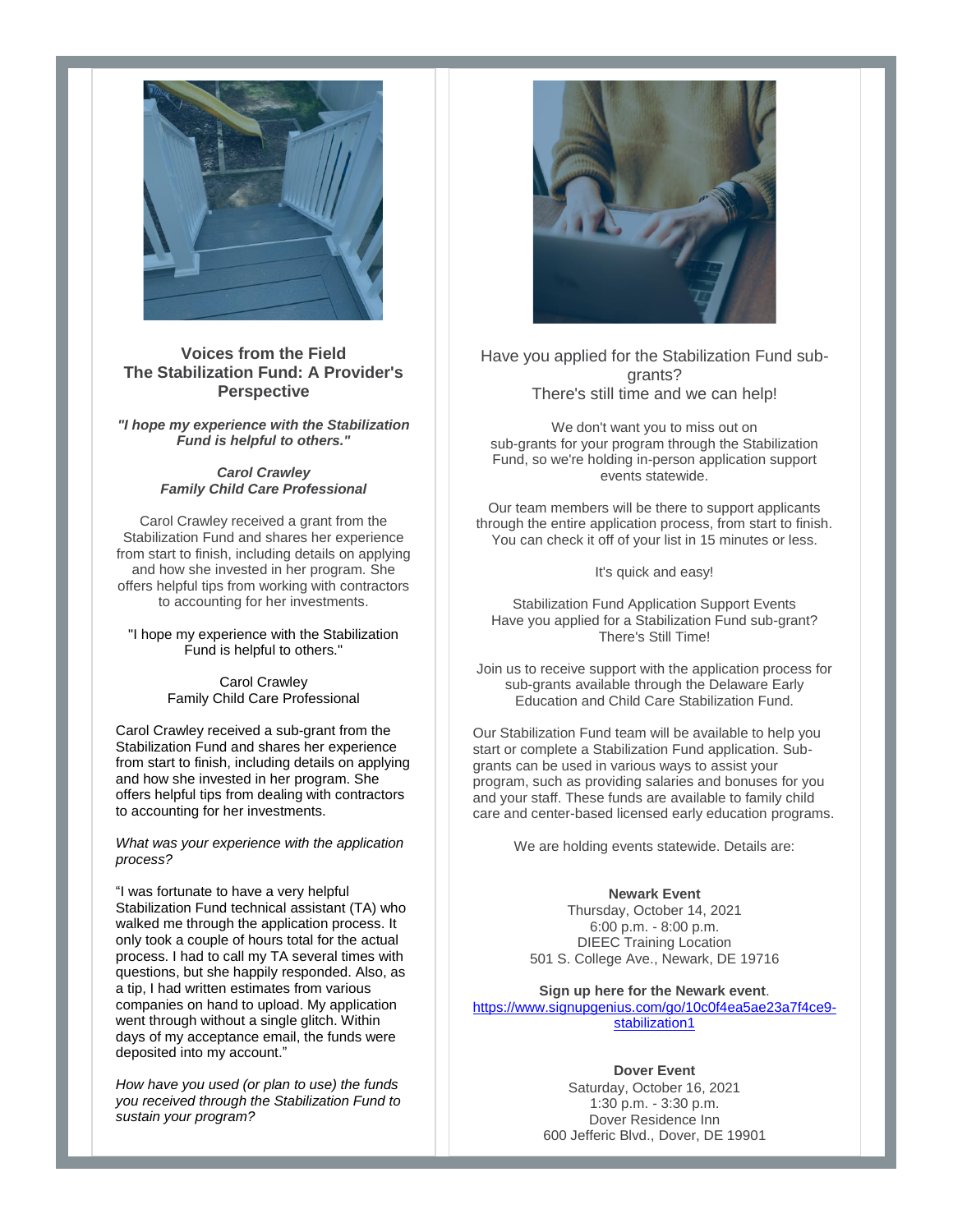"I used the entire amount to make my daycare as safe from COVID or future pandemics as possible. This decision will strengthen my business and keep my daycare children safe. The upgrades included:

- Nonporous kitchen counters with new, deeper sink.
- Larger deck for outside play and eating area.
- New Fencing.
- New HVAC unit with UV Light/Filter.
- Nonporous flooring in all areas used for daycare. (Such a difference—I simply run my shark steam cleaner each night! No germs hidden in carpets.)
- Totally renovated daycare bathroom.
- All daycare walls were freshly painted with washable paint."

*What advice or tips would you share about this process/experience with other early childhood professionals who have yet to apply or are considering applying?*

- "Do not be afraid to call and speak up regarding your needs. It is your daycare you know what will help keep you and your daycare children safe."
- "Take time to get estimates—interview potential contractors. I was upfront with all contractors, explaining the funds were from a sub-grant, and it would take a while to complete estimates, applications, etc. I made sure there was no rising-cost clause in the contracts I signed."
- "Get references—good, solid references before hiring a contractor! Make it clear you are running a business and prefer as few disruptions as possible. There were two days I had to close because it simply would not have been safe to open daycare during construction."
- "This is just a personal preference I felt would protect me, but I went to my branch bank and printed out cashier checks rather than write a personal check. It was an extra record for my business."

"My daycare parents have raved about the work I was able to have completed and feel their children's safety is important to both me and the state."

**Editor's note:** The current application for family child care professionals no longer allows for uploading the documentation. The application process currently only takes about 15 minutes. Once you hear from a technical assistant and determine what you'd like to request funds for, you can submit any documentation, if necessary, at that time.

#### **Sign up here for the Dover event.** [https://www.signupgenius.com/go/10c0f4ea5ae23a7f4ce9](https://www.signupgenius.com/go/10c0f4ea5ae23a7f4ce9-stabilization2) stabilization<sub>2</sub>

#### **Wilmington Event**

Tuesday, October 19, 2021 6:00 p.m. - 8:00 p.m. Stubbs Early Education Center 1100 N Pine Street Wilmington, DE 19801

## **Sign up here for the Wilmington event.**  [https://www.signupgenius.com/go/10c0f4ea5ae23a7f4ce9-](https://www.signupgenius.com/go/10c0f4ea5ae23a7f4ce9-stabilization)

[stabilization](https://www.signupgenius.com/go/10c0f4ea5ae23a7f4ce9-stabilization)

#### **Seaford Event**

Tuesday, October 26, 2021 6:00 p.m. - 8:00 p.m. Little Sprouts Learning Academy 126 N Shipley St Seaford, DE 19973

#### **Sign up here for the Seaford event.**  [https://www.signupgenius.com/go/10c0f4ea5ae23a7f4ce9](https://www.signupgenius.com/go/10c0f4ea5ae23a7f4ce9-stabilization3) [stabilization3](https://www.signupgenius.com/go/10c0f4ea5ae23a7f4ce9-stabilization3)

Computers will be available.

Please bring your OCCL number, and POC site ID and FSF number (if you have either of these). Please note we will follow all safety and health guidelines consistent with the University of Delaware. These COVID protocols include:

- Complete the UD Daily Health Check and show the green check display reflecting health clearance.
- Participants must provide proof of full COVID-19 vaccination. Their final vaccine should have occurred at least 14 days in advance of attending the event.
- If not vaccinated, participants need a negative PCR coronavirus test taken within 72 hours of the event. Please note that "at home tests" will not be accepted.
- Participants can present a paper copy of their vaccination card or negative test results, OR show an electronic copy of their vaccination card or negative test results on their smartphones. Participants will also need to show valid identification matching the vaccination card/test results.
- While on-site, participants will need to practice social distancing and wear a face covering.

For questions, email us at stabilizationfund@udel.edu or call 1-877-351-2841.

Don't miss out on this opportunity to receive these funds! [.](https://r20.rs6.net/tn.jsp?f=001BenEhGdEozLJSinVsiPh8aRvhm5O-6uCMUkr6smZLF_AtiH5x1YhT8nj9gawPHrjQ3QPcHWnWPUfjLCzZ3vleG8Pa-Qj2p2O42mjEo77Fa_wh83LWz-37l69q61HWVAuu-IFd5qQ4y3KKG0Zk0RXLZm2WAPMb9LPY3wXdwPi-tJlhkMAtNxahDoxNjjTn2JwGb4UMGw3Enh8CNgWLCsVE2JEC8_efUNr3r7zPT_s_FY=&c=NqCHavKk7e6XbLRts2ZPhR60X8s55c66uM9vbfYOuxdbKeMkBgl0mA==&ch=-apX9WSuRs6LuioCbHIDdd2G3JvYs3sCVF8k3xWtmWS6k8E1B5IPsA==)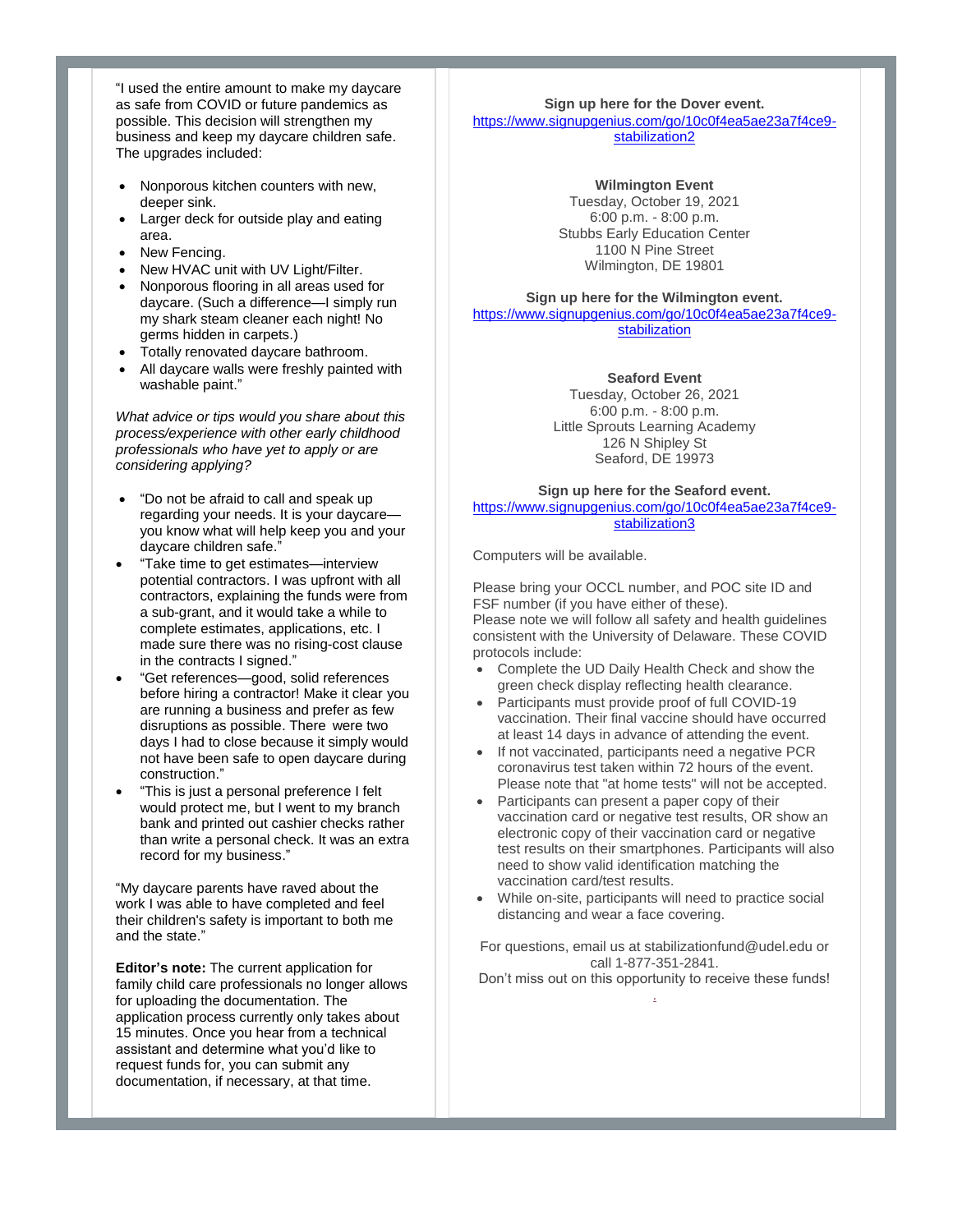

## **DIEEC Launches New Website**

The Delaware Institute for Excellence in Early Childhood (DIEEC) has a new look. We redesigned our landing page to give you easy access to our services and relative content for the early childhood community.

Check us out<https://www.dieec.udel.edu/> **[here](https://r20.rs6.net/tn.jsp?f=001BenEhGdEozLJSinVsiPh8aRvhm5O-6uCMUkr6smZLF_AtiH5x1YhTwTQekZKKdjyDjA_nMlaHlsRlAHkI8JVcrqCSbA8JRBfwcpxEG78Jw-Ul4rs1WRnnn6JPUqdsE3QhGr4_9h-phRGkG81jH-bqg==&c=NqCHavKk7e6XbLRts2ZPhR60X8s55c66uM9vbfYOuxdbKeMkBgl0mA==&ch=-apX9WSuRs6LuioCbHIDdd2G3JvYs3sCVF8k3xWtmWS6k8E1B5IPsA==)**!



# **Date Set for Fall Jeopardy Event: Thursday, November 4, 2021 7 p.m. (via Zoom)**

Calling all early childhood professionals! We are hosting our second Jeopardy Event. You can play alone or with a team - it doesn't matter, fun is all that counts. And you can win great prizes!

Sign up **[here!](https://r20.rs6.net/tn.jsp?f=001BenEhGdEozLJSinVsiPh8aRvhm5O-6uCMUkr6smZLF_AtiH5x1YhT8nj9gawPHrjBQDp434mvaE1C87xcJhoiVKSEDVC64DTqLJhAZrDpjrKcKaLmMaP18GgSpPb4HmOvZ9Rq99eyw0xjWuoEyTZH0EQs4p95-6NnOpYCDKiXXBYXd9yejdcPhUJcO-BolWfbc3D_RoJtqG3LLADCucSjhZHavuXYk-S_dSwit_iBSA=&c=NqCHavKk7e6XbLRts2ZPhR60X8s55c66uM9vbfYOuxdbKeMkBgl0mA==&ch=-apX9WSuRs6LuioCbHIDdd2G3JvYs3sCVF8k3xWtmWS6k8E1B5IPsA==)**



# **Announcing Two New Approved Curricula**

The Office of Early Learning (OEL) is excited to announce that two new curricula have been approved as resources for early childhood education programs - "Al's Pals" and "Ready to Advance."

These curricular resources were selected because they meet needs highlighted by the pandemic – social-emotional learning and online materials.

#### **New Curricula Approved to Support Pandemic Challenges**

The pandemic has highlighted the need for curricula that provides resources for social/emotional learning and the need for online learning. We are excited to share that "Al's Pals" and "Ready to Advance" are approved to support these areas.

**"Al's Pals"** is a supplemental social-emotional curriculum for all ages. "Al's Pals" provides young children with the skills to prepare for life's challenges through scripts for interactive lessons with impactful teaching approaches. Children use tools such as engaging puppets and original music.

Access the "Al's Pals" resources here: [https://teachingstrategies.com/solutions/teach/als-pals/.](https://teachingstrategies.com/solutions/teach/als-pals/)

**"Ready to Advance"** is a comprehensive curriculum for preschool-age children – ages 36 to 60 months. This is a print curriculum with 10 units and materials available through their digital subscription. It is available in English and Spanish.

Access the "Ready to Advance" resources here: <https://www.benchmarkrta.com/index.html>

**[Read more here.](https://r20.rs6.net/tn.jsp?f=001BenEhGdEozLJSinVsiPh8aRvhm5O-6uCMUkr6smZLF_AtiH5x1YhT8nj9gawPHrjIde1c-jB8FJ10TbdKfgoLBxfeZxx8ae0khBgi5YLBAhY7onYgz9KNgqUGF43gM0SHuIJ2av4jnrI4MlMnUoCVuQgV6pFFbo-KsWE5G8FK8JGg0YaPI1RPpsa9IUs2NFQ6SYCDGBFLn3R91VlUl2F8SsYCa73r7zvWuo9lnycgzM=&c=NqCHavKk7e6XbLRts2ZPhR60X8s55c66uM9vbfYOuxdbKeMkBgl0mA==&ch=-apX9WSuRs6LuioCbHIDdd2G3JvYs3sCVF8k3xWtmWS6k8E1B5IPsA==)**